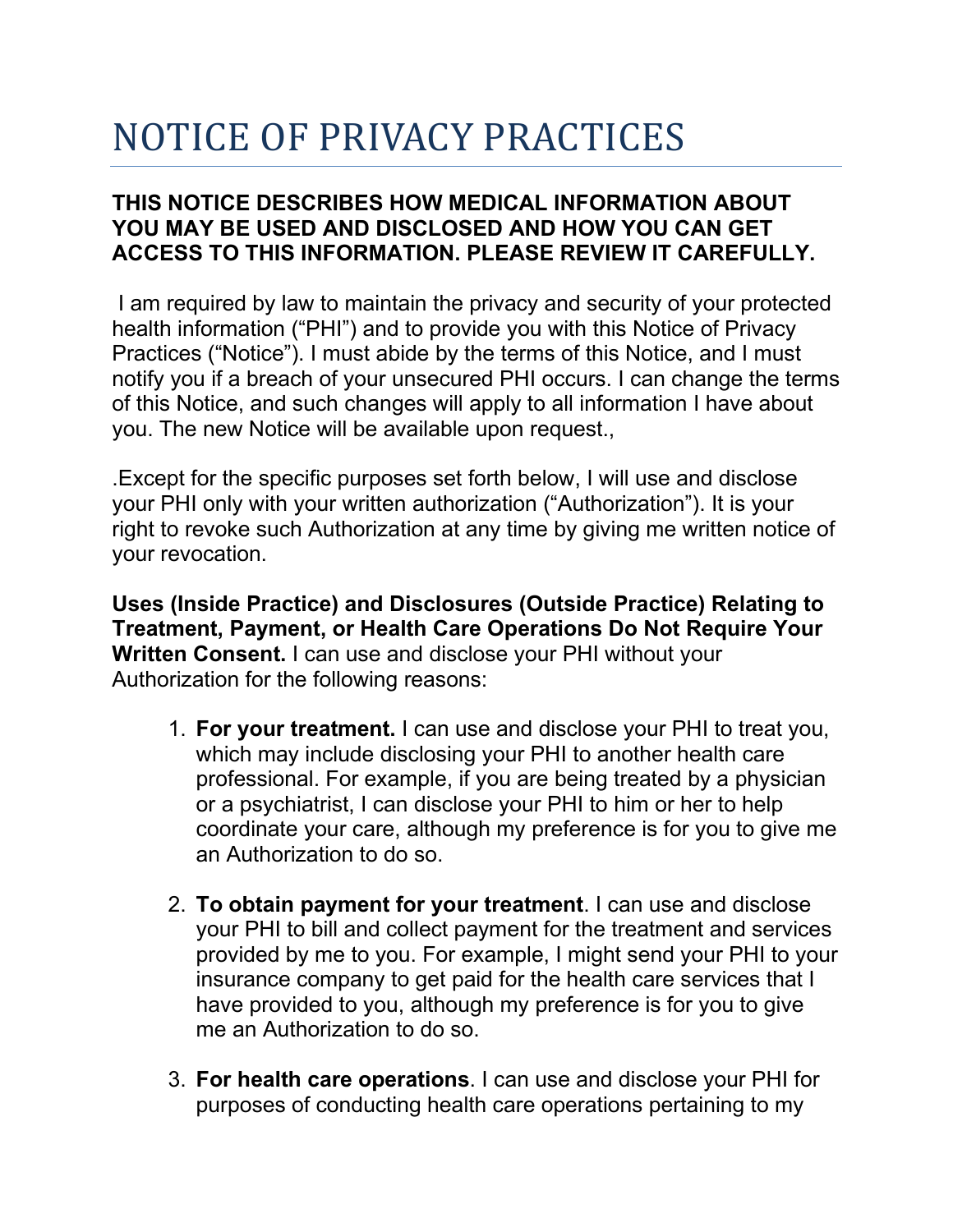practice, including contacting you when necessary. For example, I may need to disclose your PHI to my attorney to obtain advice about complying with applicable laws.

### **Certain Uses and Disclosures Require Your Authorization**.

1. **Psychotherapy Notes.** I do keep "psychotherapy notes" as that term is defined in 45 CFR § 164.501, and any use or disclosure of such notes requires your Authorization unless the use or disclosure is:

a. For my use in treating you.

b. For my use in training or supervising other mental health practitioners to help them improve their skills in group, joint, family, or individual counseling or therapy.

c. For my use in defending myself in legal proceedings instituted by you

.d. For use by the Secretary of Health and Human Services to investigate my compliance with HIPAA

. e. Required by law, and the use or disclosure is limited to the requirements of such law.

f. Required by law for certain health oversight activities pertaining to the originator of the psychotherapy notes.

g. Required by a coroner who is performing duties authorized by law.

h. Required to help avert a serious threat to the health and safety of others.

2. **Marketing Purposes**. As a psychotherapist, I will not use or disclose your PHI for marketing purposes.

3. **Sale of PHI**. As a psychotherapist, I will not sell your PHI in the regular course of my business.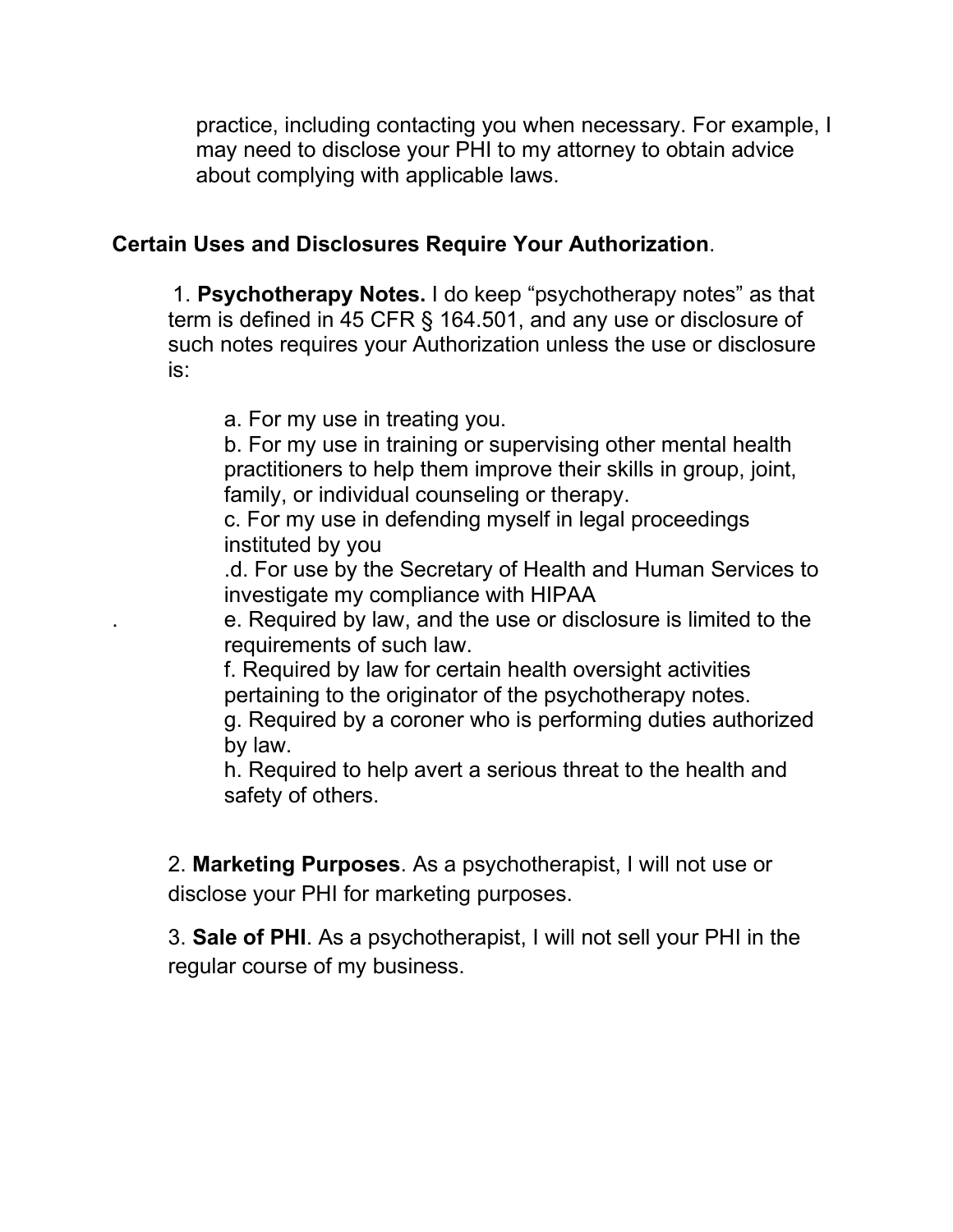## **Certain Uses and Disclosures Do Not Require Your Authorization**.

Subject to certain limitations in the law, I can use and disclose your PHI without your Authorization for the following reasons:

1. When disclosure is required by state or federal law, and the use or disclosure complies with and is limited to the relevant requirements of such law.

2. For public health activities, including reporting suspected child, elder, or dependent adult abuse, or preventing or reducing a serious threat to anyone's health or safety.

3. For health oversight activities, including audits and investigations.

4. For judicial and administrative proceedings, including responding to a court or administrative order, although my preference is to obtain an Authorization from you before doing so

.5. For law enforcement purposes, including reporting crimes occurring on my premises.

6. To coroners or medical examiners, when such individuals are performing duties authorized by law.

7. For research purposes, including studying and comparing the mental health of patients who received one form of therapy versus those who received another form of therapy for the same condition.

8. Specialized government functions, including, ensuring the proper execution of military missions; protecting the President of the United States; conducting intelligence or counter-intelligence operations; or, helping to ensure the safetyof those working within or housed in correctional institutions.

9. For workers' compensation purposes. Although my preference is to obtain an Authorization from you, I may provide your PHI in order to comply with workers' compensation laws.

10. Appointment reminders and health related benefits or services. I may use and disclose your PHI to contact you to remind you that you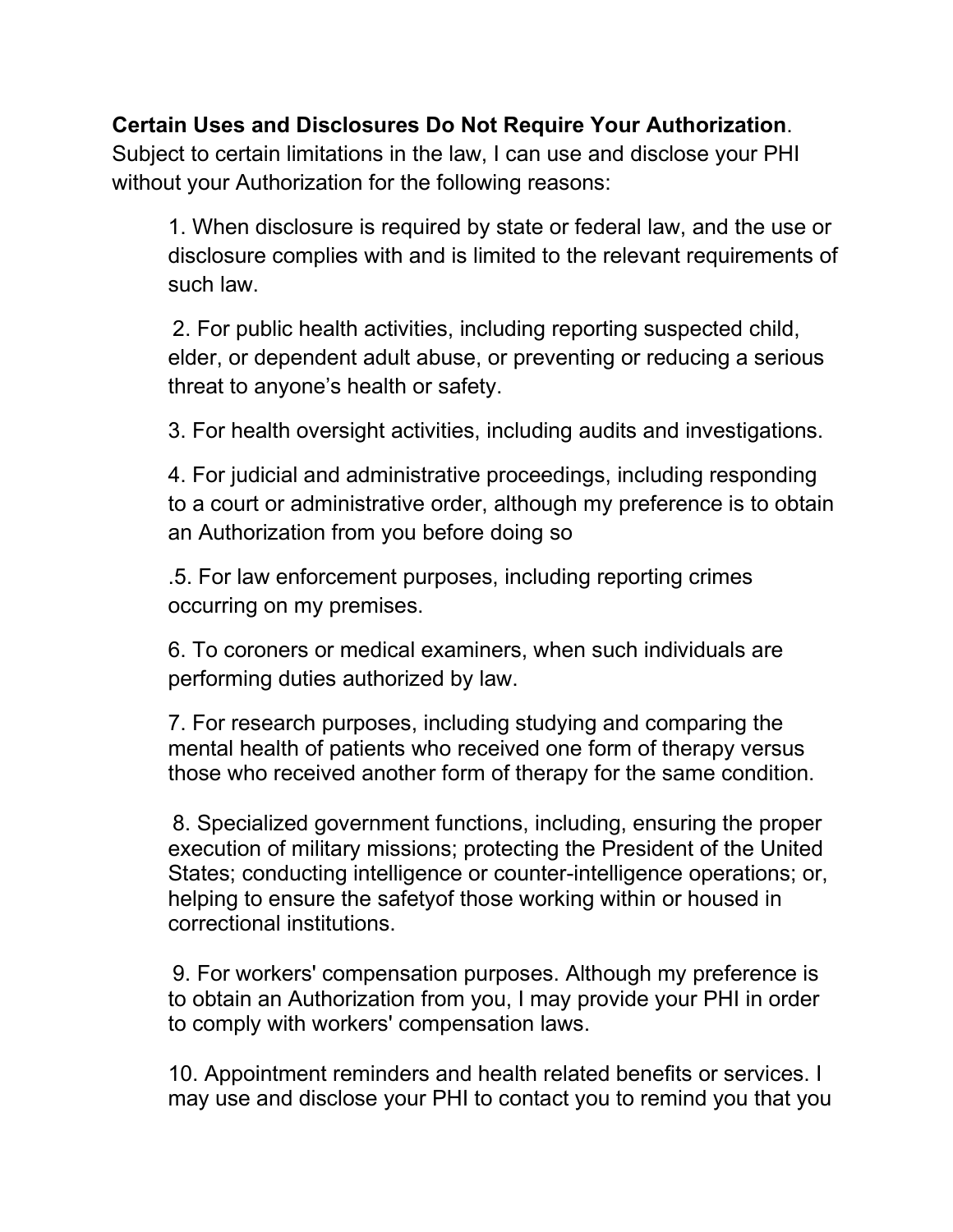have an appointment with me. I may also use and disclose your PHI to tell you about treatment alternatives, or other health care services or benefits that I offer.

## **Certain Uses and Disclosures Require You to Have the Opportunity to Object**.

1. Disclosures to family, friends, or others. I may provide your PHI to a family member, friend, or other person that you indicate is involved in your care or the payment for your health care, unless you object in whole or in part. The opportunity to consent may be obtained retroactively in emergency situations.

## **YOUR RIGHTS YOUR REGARDING YOUR PHI**

**You** have the following rights with respect to your PHI:

- **1. The Right to Request Limits on Uses and Disclosures of Your PHI**. You have the right to ask me not to use or disclose certain PHI for treatment, payment, or health care operations purposes. I am not required to agree to your request, and I may say "no" if I believe it would affect your health care.
- **2. The Right to Request Restrictions for Out-of-Pocket Expenses Paid for In Full.** You have the right to request restrictions on disclosures of your PHI to health plans for payment or health care operations purposes if the PHI pertains solely to a health care item or a health care service that you have paid for out-of-pocket in full.
- **3. The Right to Choose How I Send PHI to You**. You have the right to ask me to contact you in a specific way (for example, home or office phone) or to send mail to a different address, and I will agree to all reasonable requests.
- **4. The Right to See and Get Copies of Your PHI.** Other than "psychotherapy notes," you have the right to get an electronic or paper copy of your medical record and other information that I have about you. I will provide you with a copy of your record, or a summary of it, if you agree.

I will provide you with a copy of your record, or a summary of it, if you agree to receive a summary, within 30 days of receiving your